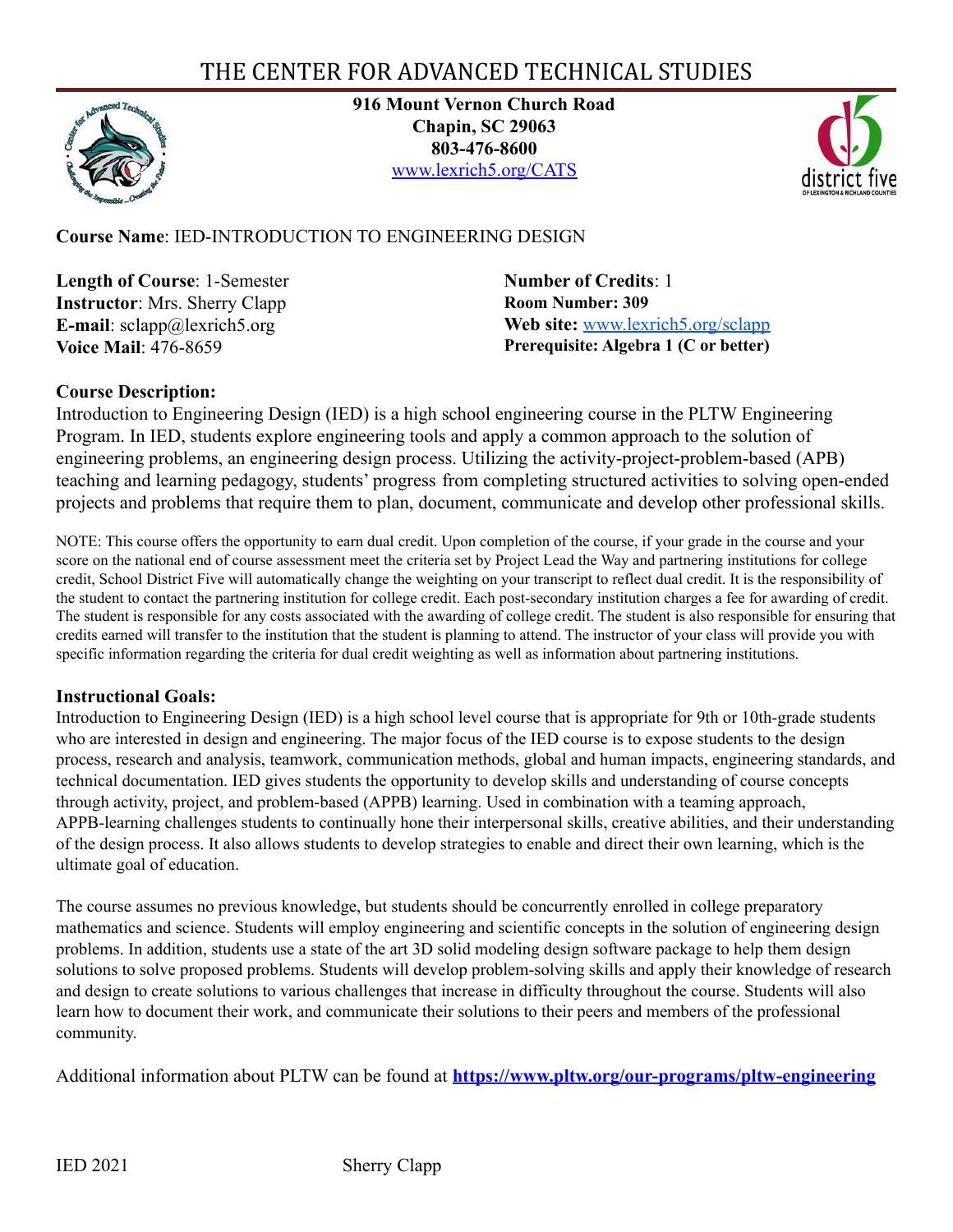# THE CENTER FOR ADVANCED TECHNICAL STUDIES

### **Textbook/ Resources**

- $\bullet$  IED PLTW curriculum will be provided online at <http://my.pltw.org>
- Assignments and Instructional videos will be provided online in Google Classroom, my.pltw.org, and possibly other resources.
- Materials:
	- o Composition notebook will be provided for notes
	- o Pen and pencil
	- o District issued Chromebook
	- For home use:
		- o Ruler
		- o Scissors
- Course Fee: \$50.00

## **Scope and Sequence:**

- Unit 1 Design and Problem Solving
	- o 1.1 Design Basics
	- o 1.2 Visualization and Solid Modeling
	- o 1.3 CAD Fundamentals
	- o 1.4 Product Improvement
- Unit 2 Assembly Design
	- o 2.1 Put it Together
	- o 2.2 Take it Apart
	- o 2.3 It's a Material World
	- $\degree$  2.4 Fix It
- o Headphones or earbuds
- o Calculator
- o Mouse will be provided for CAD work
- o Glue Stick
- o Tape Scotch or Masking
- Unit 3 Thoughtful Product Design
	- o 3.1 Responsible Design
	- o 3.2 More Than Parts
	- o 3.3 Solve a Problem
- Unit 4 Making Things Move
	- o 4.1 You've Got to Move it May
	- o 4.2 The Force Be with You
	- o 4.3 Automating Motion
	- o 4.4 Make it Move

**Assessments/Grading:** Types of assessments to be used:

- **● Uniform Grading Policy**
	- $A = 90-100$ B= 80-89

 $D= 60-69$ 

- $C= 70-79$ ● **Quarter Grade Weights**
	- o Formative Work: 30% (HW, practice quizzes, classwork, and practice presentations)
	- o Summative Assessments: 40% (quiz, exams, and final presentations)
	- o Employability: 20%
	- o Parent Communication: 10% (Grade sheets, emails, etc.)
	- o Final Score: Q1: 40%, Q2: 40%, Final Exam: 20%
- **Formative Work:** A practice quiz regarding the formative work will be provided. Students will have multiple attempts to achieve 100.
- **Summative Assessments:** Quizzes and exams ARE BASED ON FORMATIVE work but are given as a single attempt assessment.
- **Employability** portion of the grade covers:
	- o **Attendance** Email prior to being absent will not count against the employability grade. Late buses will also not apply.
	- o **Punctuality** on time from class. Returns from breaks on time.
	- o **Attitude/Cooperation** Doing what is asked the first time.
	- o **Teamwork** Will work with every student at least once per quarter.

 $F =$  Below 60